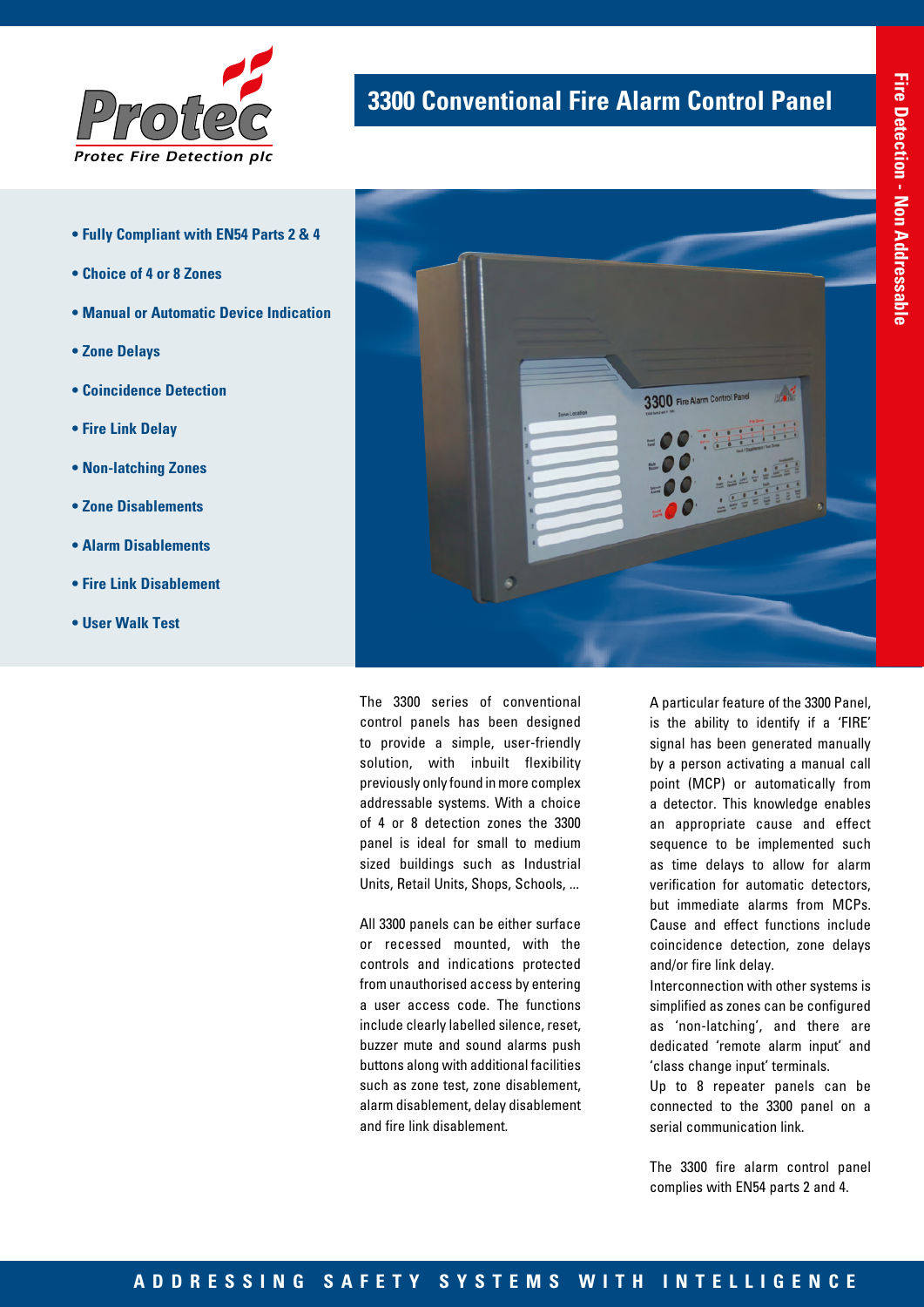## **3300 Features**



### **Detection Zones**

- Ability to distinguish between manual or automatic device activation using Protec 3100/MCP manual call points and 3000 series conventional detectors. Up to 20 detectors per zone.
- Delay to Zone Activation 0 to 10 minutes programmable.
- Coincidence on Zones

2 or more zones programmable (2 or more zones must activate together to trigger panel). A default time-out is given if only one coincidence zone activates.

- Non-latching Zones 1 or more zones may be programmed non-latching. Panel resets when cause of the fire is cleared. Global fire and optional fire link outputs do not activate.
- Zone Disablements 1 or more zones can be disabled to prevent faults and activations.
- Zonal Test

1 or more zones. When triggered operates alarm outputs for 4 seconds, then resets panel. Only one zone at a time can be tested by the user.

#### **Outputs**

- 4 Alarm Circuits, each rated at 150mA. Circuits 1&2 and/or 3&4 can be linked together to each provide a 300mA rated circuit. Total alarm load 600mA.
- Alarm Disablement Alarm circuits 1 / 2 and 3 / 4 can be disabled to prevent them from activating or displaying faults.
- A Global Fire Contact and Global Fault Contact are provided, each rated at 24V DC 1A.
- External Expansion Port Up to 8 Repeat Panels can be connected on the external expansion port to provide full panel display and user operating functions.
- Internal Expansion Port. Used for the connection of optional additional devices such as the monitored Fire Link Interface and Clean Contact Interface.
- Fire Link Disablement The optional fire link interface can be disabled to prevent faults and activations.
- Fire Link Delay The optional fire link interface can be set to have an activation delay.

#### **Functionality**

The following functions can be performed by the user when entering the user access code.

- Silencing an alarm condition
- Sounding the alarms
- Resetting the panel after an alarm activation
- Testing the front panel indications and buzzer
- Programming a zone into test mode (only one zone at once in user mode)
- Disablement of detector circuits
- Disablement of alarm circuits
- Disablement of any programmed delays
- Disablement of the optional fire link interface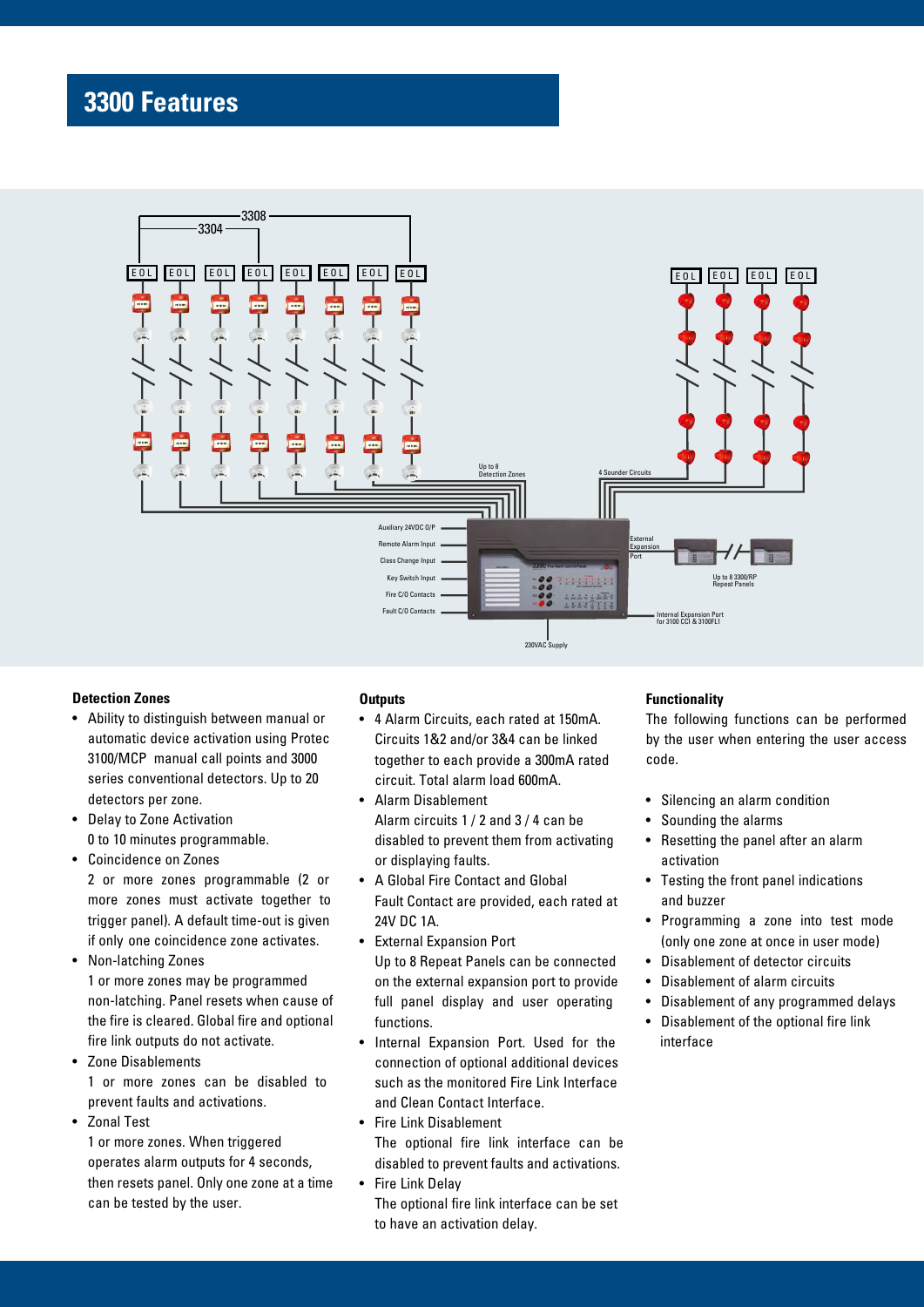## **3300 Optional Equipment**





**3300/RP Repeat panel** 

The 3300/RP Repeat Panel mimics all the indications and user functionality of the main panel as detailed previously. A maximum of 8 repeat panels can be connected to the 3300 panel using the external expansion port communications using 4 core screened cable +24V DC, 0V, Data+ and Data-.



**3100CCI Zonal Clean Contact Interface**

The 3100CCI provides a clean contact output per zone and can be configured (using on board DIL switches) to operate the relevant contacts on automatic zone activations, manual zone activations, any zone activations or any zone faults. To allow differentiation between manual or automatic zone activations, Protec 3000/MCP manual call points must be fitted.



**3100FLI Fire Link Interface**

He Warm Cre

The 3100FLI provides an open and short circuit monitored fire link, when used in conjunction with a 3100 Fire Link EOL PCB (WEFA348). The EOL device has a single pole clean changeover contact, rated at 1A 24V DC.

Fire Link delay time can be enabled on the main panel and set-up locally on the 3100/FL, between 0 and 10 minutes.

**Technical Specification: 3300/RP 3100CCI 3100FLI** Supply Voltage 20V to 30V to 30V to 30V to 30V to 30V to 30V to 30V to 30V to 30V to 30V to 30V to 30V to 30V to 30V to 30V to 30V to 30V to 30V to 30V to 30V to 30V to 30V to 30V to 30V to 30V to 30V to 30V to 30V to 30V quiescent Current 11mA<br>
Maximum Current 11mA<br>
25mA Maximum Current Maximum Clean Contact Rating MIX N/A Maximum No Per Panel 8

20V to 30V DC 8.5mA 75mA 1A @ 24V DC 1

20V to 30V DC 6mA 30mA 1A @ 24V DC 1

Serial Communications 2 wire (plus power) 3100V1 Protocol